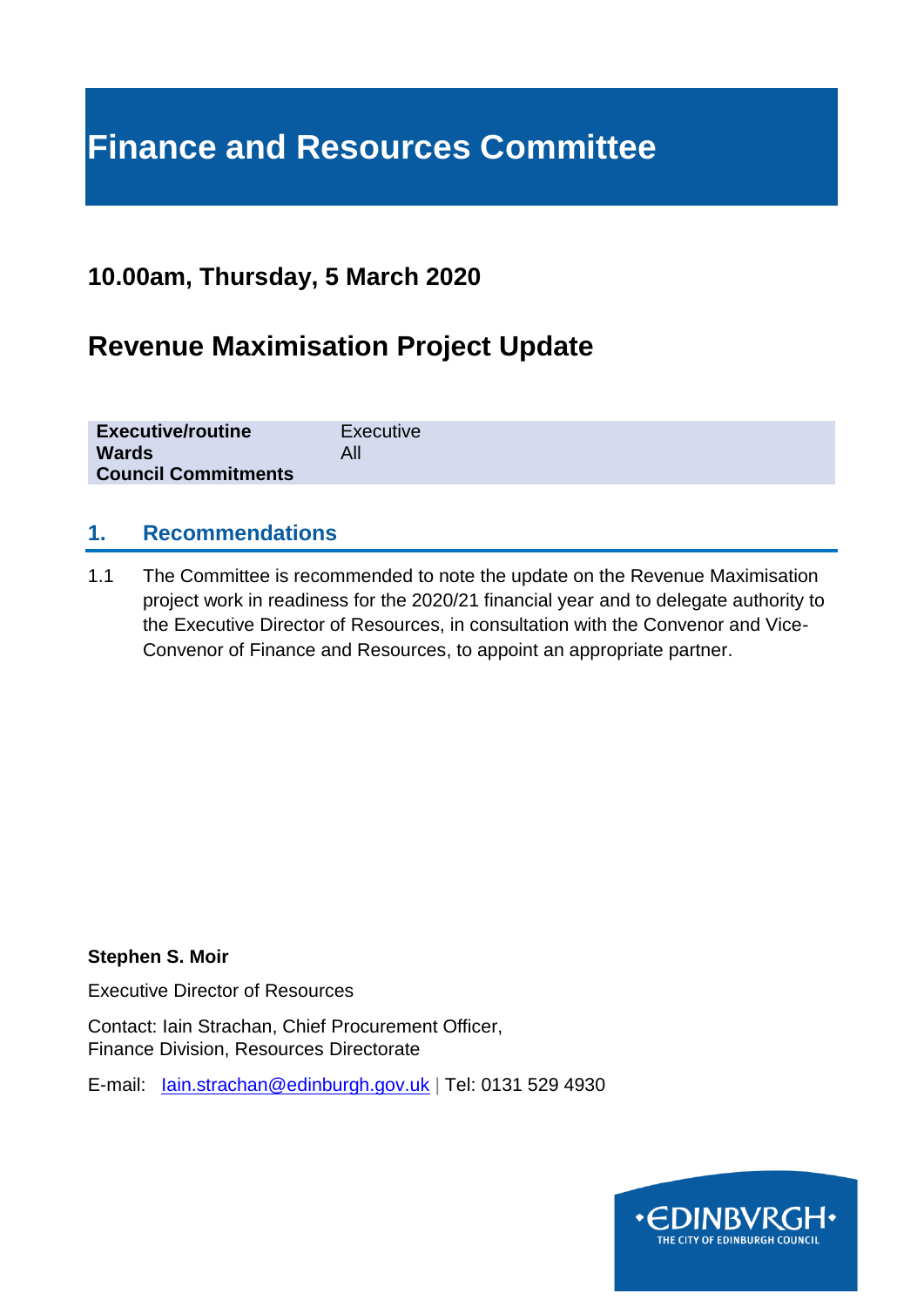**Report**

# **Revenue Maximisation Project Update Report**

#### **2. Executive Summary**

2.1 This report provides the Committee with an update on the Revenue Maximisation project work that has been undertaken since last reported to Committee in 2019.

#### **3. Background**

- 3.1 The Council, like other local authorities, has been exploring how additional income might be secured, to assist in offsetting current and future financial pressures.
- 3.2 In 2019 EY were engaged to assist with this and undertook some focused diagnostic work. This work resulted in a report to the Finance and Resources Committee on [10 October 2019.](https://democracy.edinburgh.gov.uk/documents/s9348/Revenue%20Maximisation%20Project%20Report.pdf) The Committee: (i) endorsed the principle that the Council should actively consider opportunities to maximise existing revenue streams and seek to generate new revenue streams to support the sustainability of the Council's budget and core services, (ii) endorsed the alignment of any further activities in this area with the development of the Council's Change Strategy and Budget setting for 2020/21, including active consideration of any capacity investment needed to support this work being progressed, and (iii) agreed that the Executive Director of Resources would provide an update report to the Committee in March 2020.
- 3.3 The action note from the October Committee noted that the update report in March would consider points made by Councillor Neil Ross, namely that (i) there be an assessment made on any proposals regarding impact on the local community, (ii) there should be full cost recovery in the long term for asset use, (iii) going beyond Council competency should be avoided, (iv) the Council should not be in competition with the private sector and (v) it should be ensured that World Heritage status is not damaged.
- 3.4 Within the Council's Budget for 2020-21 and in each of the following two financial years, there is an income generation target across the Council of £0.5m.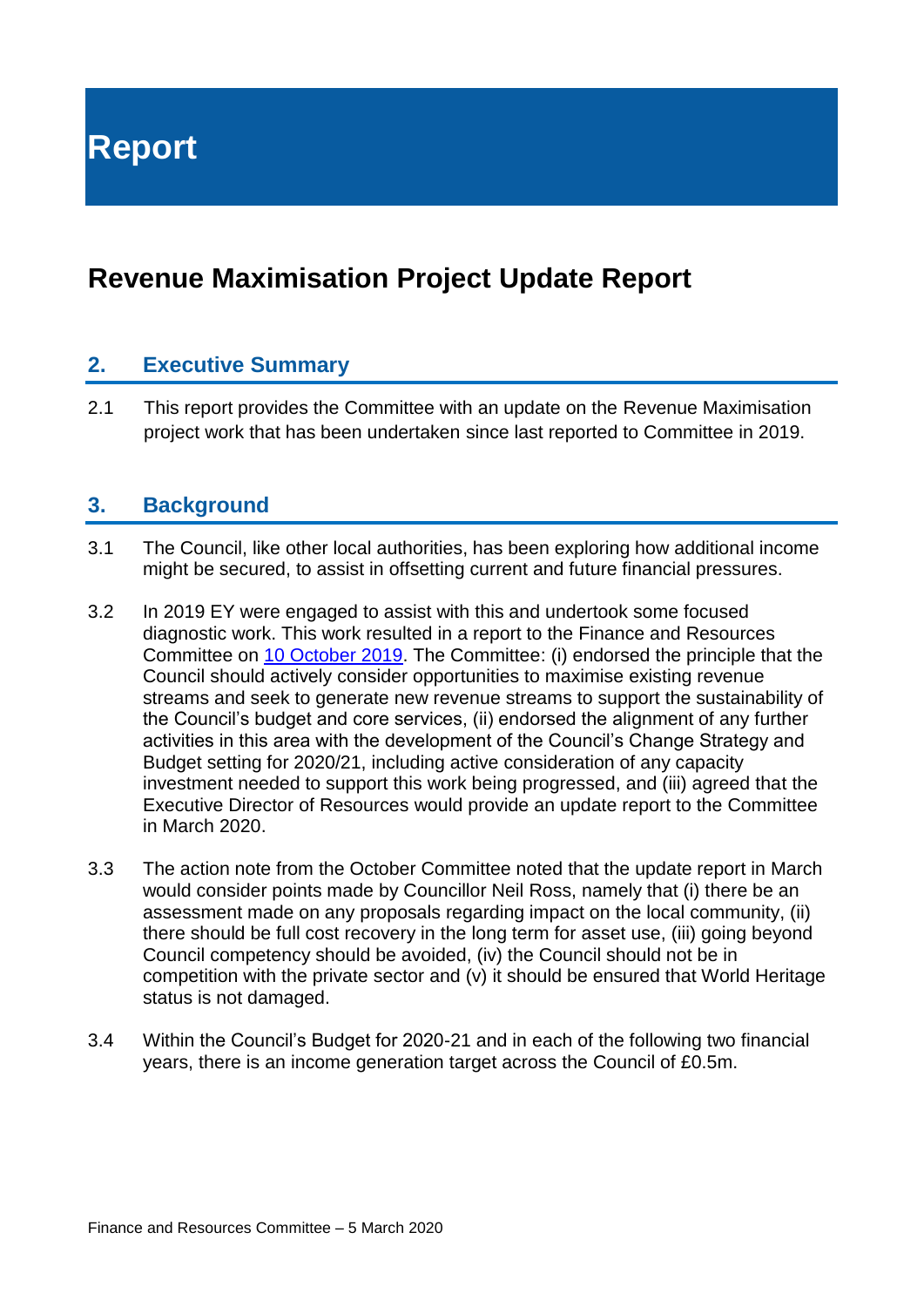3.5 The work undertaken by EY has identified a number of potential income opportunities, drawn from right across the Council. However, these options need much more detailed analysis, including to (i) better assess potential income levels, (ii) remove options that are not practicable and (iii) assess possible implementation costs.

#### **4. Main report**

- 4.1 Commercial and Procurement Services (CPS) have assessed how best to secure a partner to take forward this work with the Council and, at the same time, ensuring compliance with the relevant regulations and the Council's own internal governance framework.
- 4.3 It is the recommendation of CPS that a mini competition is undertaken, and a preferred partner be selected from the [ESPO Consultancy Framework.](https://www.espo.org/Frameworks/People-Professional-Services/664-Consultancy-Services) It has been assessed that there are suppliers available on this framework that should have the skills and experience the Council requires. In addition, and while there is the ability to undertake a direct award, a mini-competition will ensure competitive tension and enable the Council to further demonstrate that such a selection secures Best Value.
- 4.4 It is proposed that the general scope of the service required by the Council would be as follows:
	- Develop and implement, and also project manage the delivery of, a Revenue Maximisation Project across the Council, with a structured programme that builds upon the work undertaken to date and the list of potential income options it identified;
	- Financial success for the Project is the delivery of new general revenue budget income, of at least £0.5m in each of the next three financial years, commencing in 2020/21, i.e. such income having a cumulative value of at least £1.5m over the next three financial years, which income will be net of implementation and delivery costs, and be recurring in future FYs.
	- Non-Financial success for the Project is (i) an increase in the number of officers who have the necessary skills to take such work forward, (ii) a change in the culture of the Council to one that considers it "business as usual" to actively explore and assess such revenue generation opportunities and (iii) a programme that will enable delivery of additional new revenue budget income even once the partner's contract has expired;
	- The Edinburgh Integration Joint Board / Health and Social Care Partnership is excluded from the scope of the Project, as is potential additional income from (i) Council Tax, (ii) the Transient Visitor Levy, (iii) the Workforce Parking Levy, (iv) the Council's standard annual increases in fees and charges and (v) any other new general revenue budget income proposals that are already being worked on and budgeted for;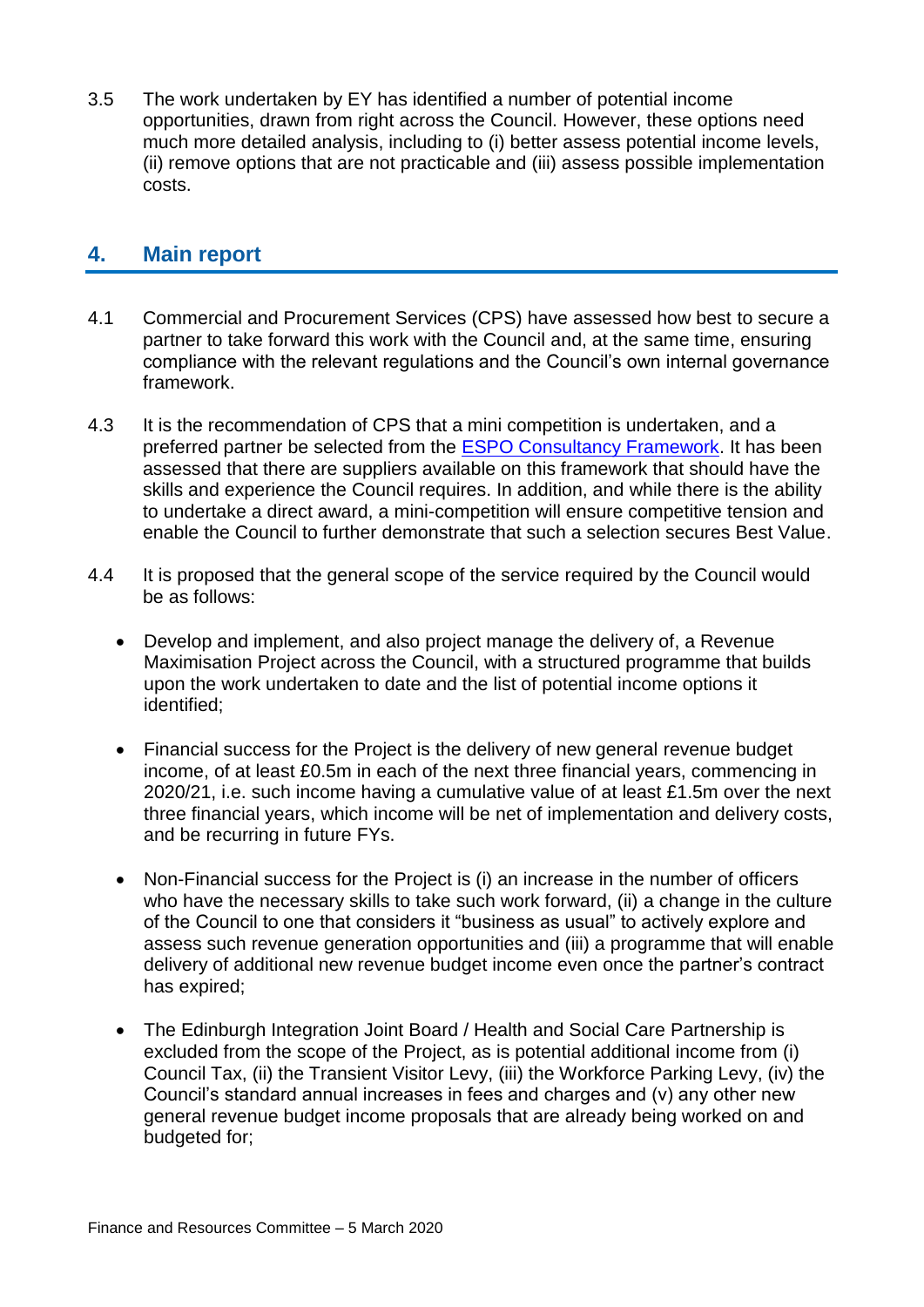- The appointment will be for 1 year, with an option for the Council to extend it for up to 2 further years, i.e. up to 3 years in total; and
- The partner will be expected to have a suitable number of dedicated people embedded in Council offices.
- 4.5 It is proposed that some of the general commercial terms of the service could be as follows:
	- The partner would be paid on a gainshare basis, i.e. paid in arrears on the basis of new general revenue budget income, net of costs, which is invoiced by the Council in each FY (here referred to as "Net Income"), with the mini-competition enabling potentially interested partners to submit their most competitive bid;
	- The Council would agree to paying gainshare from year 1 of the contract, and for up to the earlier of (i) 2 years after the contract has ended and (ii) 3 years after the proposal in question was implemented, with gainshare being no more than 10% of the Net Income;
	- The Council would have absolute discretion over whether or not to approve any income generation proposal for implementation;
	- The Council shall retain ownership of all intellectual property rights associated with the Project; and
- 4.6 In order for this to be taken forward, the Chief Procurement Officer will act as the programme manager for the Council, with the Executive Director of Resources as Senior Responsible Officer. Consideration will also be given to the need for any additional internal project management support, to help drive this forward.
- 4.7 The points previously raised by Councillor Ross, as referred to at paragraph 3.3 of the report, would form part of the specification for the services to be provided by the partner.

#### **5. Next Steps**

5.1 Subject to the endorsement of the Committee the next steps would be that the minicompetition will be progressed and a preferred partner identified.

#### **6. Financial impact**

6.1 The financial impact of the report to date has been the cost involved in the secondment of the external and dedicated expertise from EY to undertake the detailed phase diagnostic work, alongside the Chief Procurement Officer and Finance staff. Future costs, subject to an award being made, will be required to be discussed by the Executive Director of Resources and the Head of Finance in respect of this being funding corporately or from the Resources Directorate budget initially.